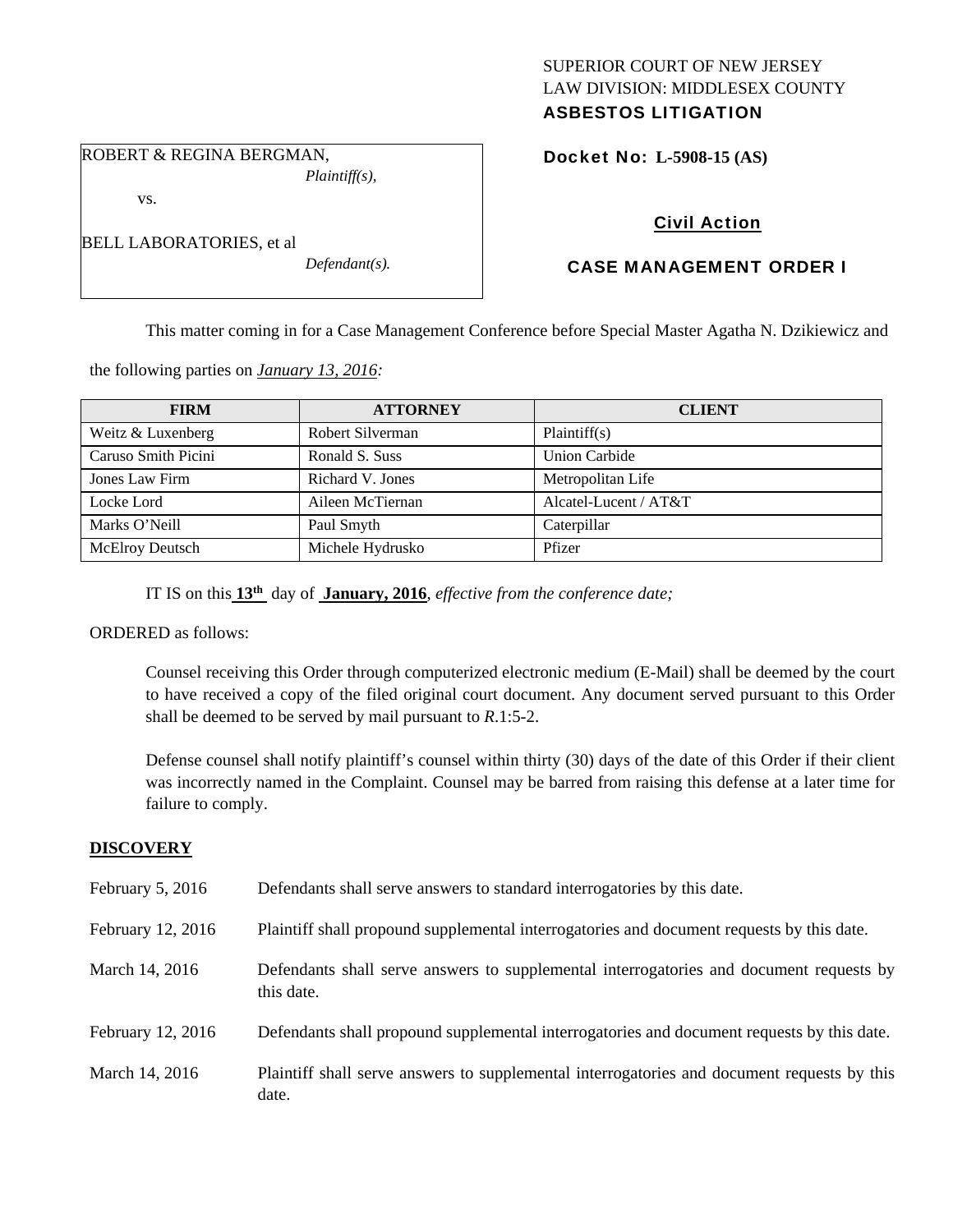- April 15, 2016 Fact discovery, including depositions, shall be completed by this date. Plaintiff's counsel shall contact the Special Master within one week of this deadline if all fact discovery is not completed.
- April 15, 2016 Depositions of corporate representatives shall be completed by this date.

### **EARLY SETTLEMENT**

April 22, 2016 Settlement demands shall be served on all counsel and the Special Master by this date.

### **SUMMARY JUDGMENT MOTION PRACTICE**

| April 15, 2016 | Plaintiff's counsel shall advise, in writing, of intent not to oppose motions by this date. |
|----------------|---------------------------------------------------------------------------------------------|
| April 29, 2016 | Summary judgment motions shall be filed no later than this date.                            |
| May 27, 2016   | Last return date for summary judgment motions.                                              |

#### **MEDICAL DEFENSE**

- May 31, 2016 Plaintiff shall serve medical expert reports by this date.
- May 31, 2016 Upon request by defense counsel, plaintiff is to arrange for the transfer of pathology specimens and x-rays, if any, by this date.
- July 29, 2016 Defendants shall identify its medical experts and serve medical reports, if any, by this date. **In addition, defendants shall notify plaintiff's counsel (as well as all counsel of record) of a joinder in an expert medical defense by this date.**

#### **LIABILITY EXPERT REPORTS**

- May 31, 2016 Plaintiff shall identify its liability experts and serve liability expert reports or a certified expert statement by this date or waive any opportunity to rely on liability expert testimony.
- July 29, 2016 Defendants shall identify its liability experts and serve liability expert reports, if any, by this date or waive any opportunity to rely on liability expert testimony.

### **EXPERT DEPOSITIONS**

August 19, 2016 Expert depositions shall be completed by this date. To the extent that plaintiff and defendant generic experts have been deposed before, the parties seeking that deposition in this case must file an application before the Special Master and demonstrate the necessity for that deposition. To the extent possible, documents requested in a deposition notice directed to an expert shall be produced three days in advance of the expert deposition. The expert shall not be required to produce documents that are readily accessible in the public domain.

#### **PRE-TRIAL AND TRIAL**

August 31, 2016 @ 10:00am Settlement conference. All defense counsel shall appear with authority to negotiate settlement and have a representative authorized to negotiate settlement available by phone. Any request to be excused from the settlement conference shall be made to the Special Master no later than 4:00pm of the day prior to the conference.

\_\_\_\_\_\_\_\_\_\_\_\_\_\_\_\_\_\_\_\_\_\_\_\_\_\_\_\_\_\_\_\_\_\_\_\_\_\_\_\_\_\_\_\_\_\_\_\_\_\_\_\_\_\_\_\_\_\_\_\_\_\_\_\_\_\_\_\_\_\_\_\_\_\_\_\_\_\_\_\_\_\_\_\_\_\_\_\_\_\_\_\_\_\_\_\_\_\_\_\_\_\_\_\_\_\_\_\_\_\_